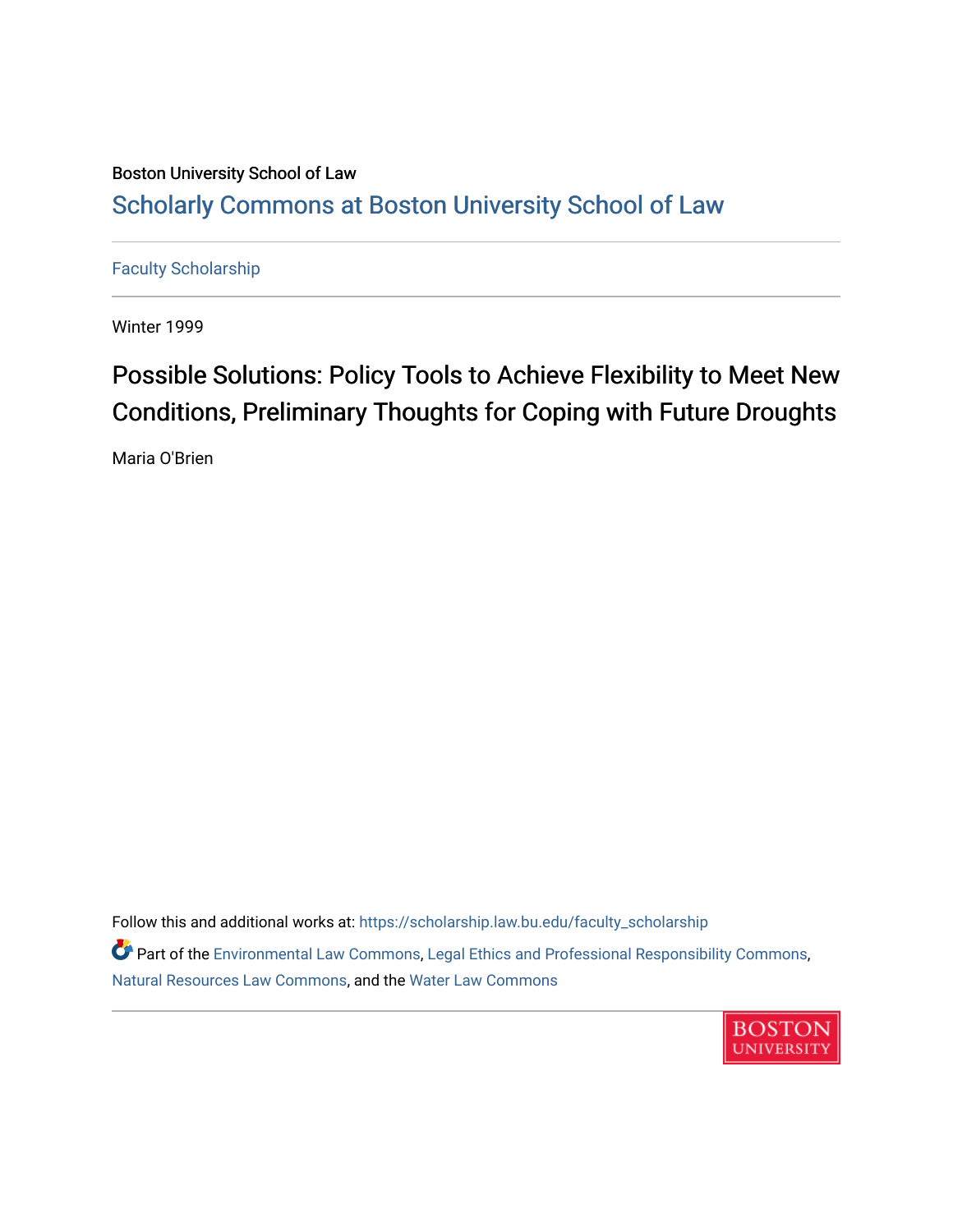## **MARIA O'BRIEN"**

## **Possible Solutions: Policy Tools to Achieve Flexibility to Meet New Conditions, Preliminary Thoughts for Coping with Future Droughts**

The following comments are premised on the author's experience with the Middle Rio Grande Conservancy District (Conservancy) in New Mexico and its endeavor to implement a water banking system. Background information about the Conservancy is helpful for an understanding of its efforts at water banking.

The Conservancy was formed under state law in the 1920s for the primary purposes of providing flood control, drainage, and irrigation to the middle Rio Grande valley of New Mexico. The Conservancy's statute also provides that the Conservancy is to utilize its assets to work generally for the "public welfare." The Conservancy consists of approximately **150** river miles, stretching south from Cochiti Dam to the northern boundary of Bosque Del Apache Wildlife Refuge.

The Conservancy has water rights pursuant to state water permits. Generally, its permits entitle it to provide irrigation water to approximately **123,000** acres. In addition to providing water for agriculture, the Conservancy's statute also permits it to provide water for municipal and industrial use, domestic use, and even for power. Historically, the Conservancy supplied water to approximately **90,000** acres, provided water for environmental purposes, and leased water for municipal and industrial purposes. Currently, approximately **50,000** to **60,000** acres of the Conservancy's benefited lands are under cultivation.

Given the disparity between historical use and actual current use, the question became what path to take with regard to the Conservancy's perfected, but currently unused, rights. The Conservancy's water rights are not subject to abandonment or forfeiture and the Conservancy Act forbids the Conservancy Board from permanently selling or otherwise disposing of the Conservancy's rights.' It is from this question that the Conservancy arrived at the concept of water banking. **.**

The term "water bank" is now used widely in the West. Depending on what state you are in or whose "bank" you are referring to, the term can

**<sup>\*</sup>** Maria O'Brien is an attorney working in Albuquerque with the Law Offices of Modrall, Speding, Roeh, Hanis, **&** Sisk. **She** served as counsel to the **Middle Rio** Grande Conservancy District for the implementation of its water bank.

*<sup>1.</sup>* See **N.M. STAT. ANN. §§ 73-17-21, 72-5-28(G),** 73-14-47(j) (Michie **1978).**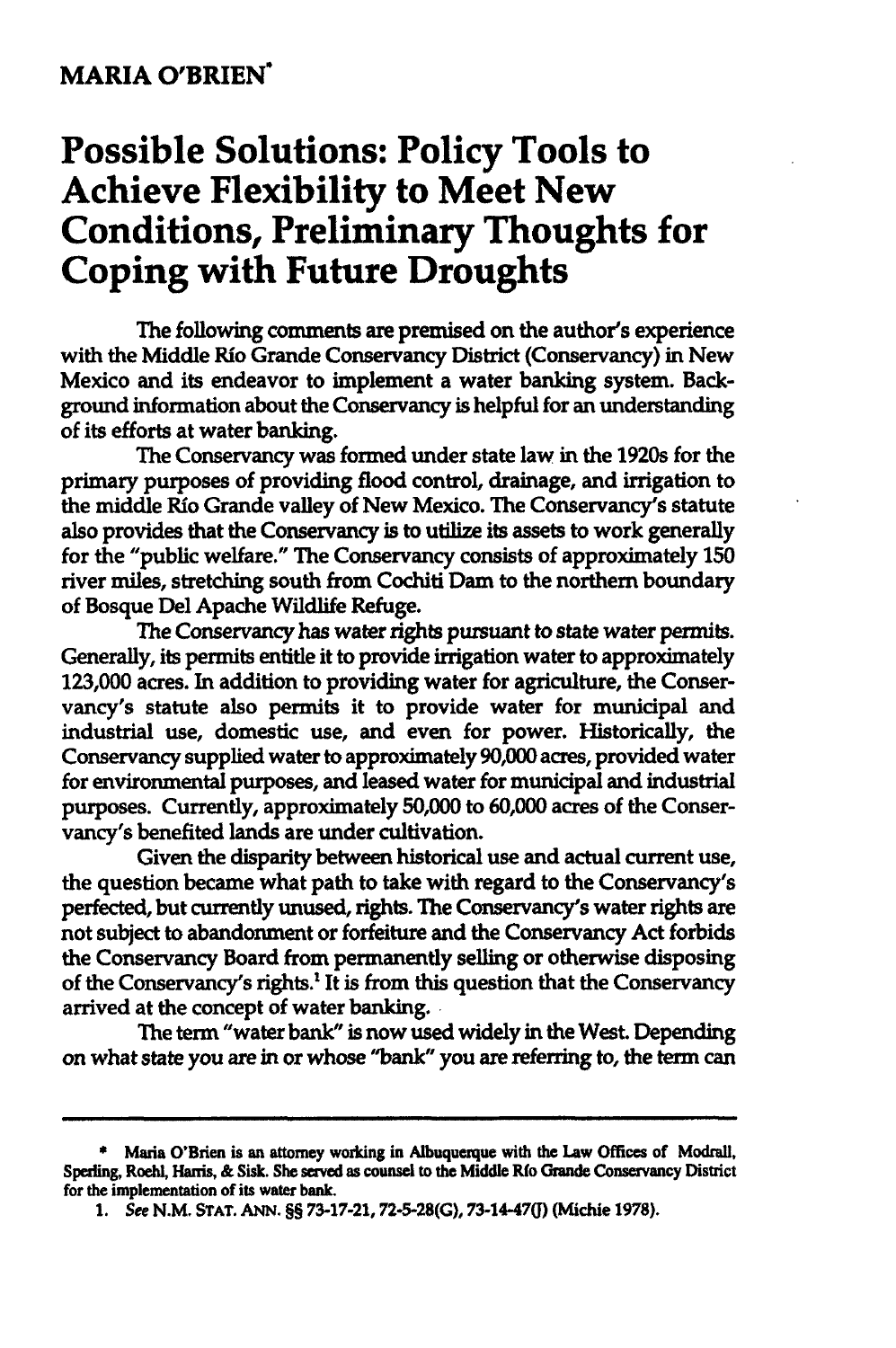mean different things. Generally, however, a water bank is typically a brokerage type institution created for the purpose of pooling water not currently needed **by** one user, for rental or sales to other users in need. The states of Arizona, California, Colorado, Idaho, New Mexico, and Texas all have water banks in use or a process for water banking at either the state or local level. **A** brief overview of several of these programs identifies some of the key issues underlying water banking and provides context for the conservancy's efforts.

The Arizona Water Banking Authority was created in **1996** and is authorized to execute interstate water banking agreements. The Authority may buy otherwise unused Colorado River water within the limits of Arizona's entitlement. Such water is then "banked" via recharge pursuant to Arizona's underground storage statutes or through other conjunctive use opportunities.

The California Water Bank, administered **by** the California Department of Water Resources, was originally conceived in **1991** in response to drought in the state. Originally it was contemplated as a simple clearinghouse where willing sellers would deposit rights in the bank and make them available to willing buyers. Water for the bank was provided **by** fallowing agricultural land, using groundwater instead of surface water, and transferring stored water. The bank has been so successful that it is evolving beyond its singular original purpose of addressing drought situations. Fallowing of land is no longer a source of water for the bank.

In Colorado, the Fort Lyon Canal Company has proposed a water banking program to facilitate the transfer of irrigation water to urban users. Water comes from fallowing of land within the canal company. Eligible lessees would be any water users below Pueblo Dam and the bank leases available water to the highest bidder. Lessees from previous years have the right of first refusal in subsequent years at an established price.

Idaho's water bank is administered **by** the Idaho Department of Water Resources. The bank "provide[s] a source of adequate water supplies to benefit new and supplemental water uses, and provide[s] a source of funding for improving water user facilities and efficiencies."2 The water resource board operates the bank on a statewide basis and appoints committees in local drainage areas. Farmers (or others) "deposit" water held under private rights or **by** allocations in federal reservoirs into either the state or local water banks where it may be leased **by** other water users.

The Texas water bank was adopted in **1993** and is administered **by** the Texas Water Development Board. The Bank was created specifically to facilitate water marketing and the transfer and reallocation of water.

<sup>2.</sup> **IDAHO** CoDE § 42-1761 **(1996).**